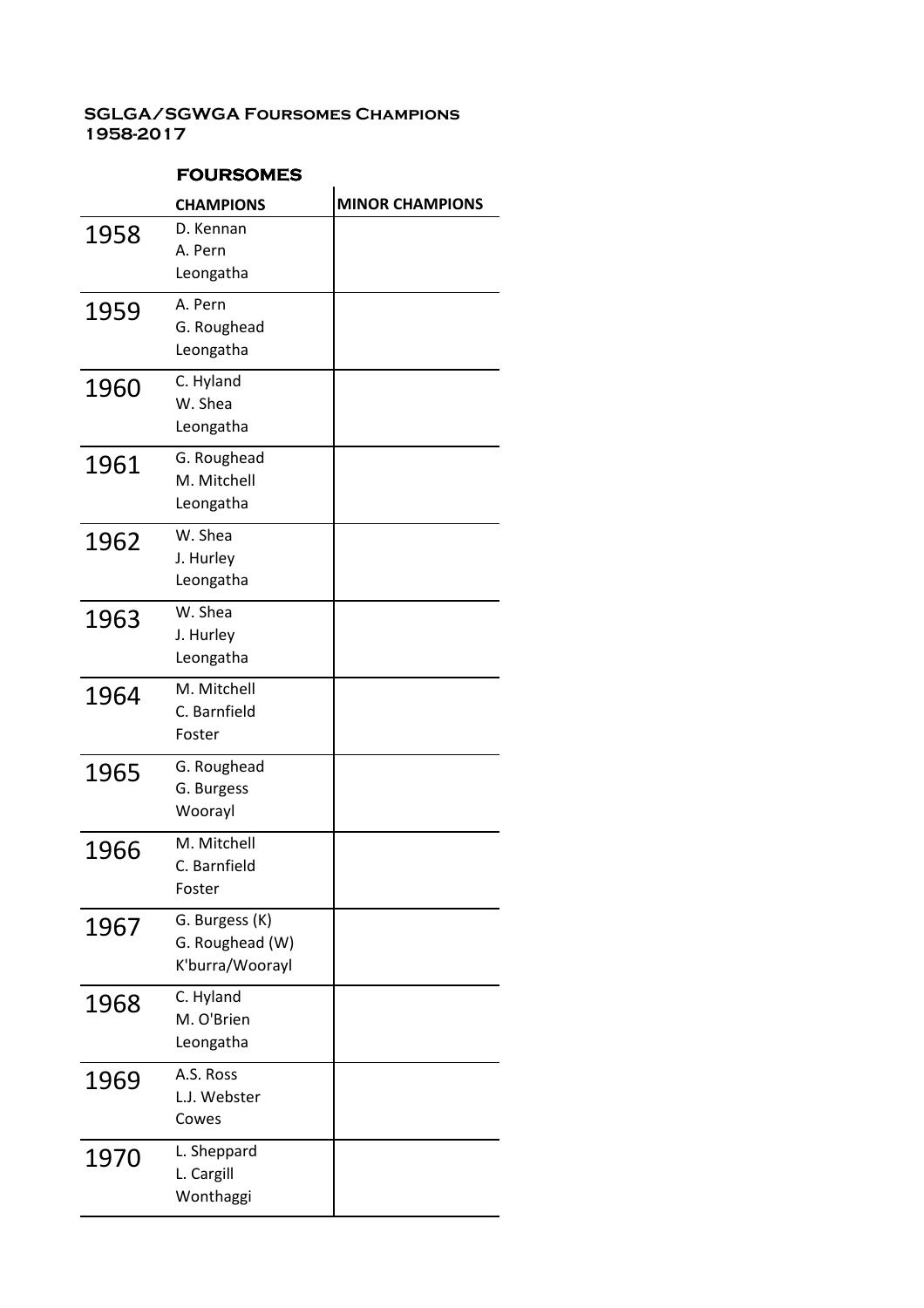|      | <b>CHAMPIONS</b>                           | <b>MINOR CHAMPIONS</b> |
|------|--------------------------------------------|------------------------|
| 1971 | N. Wigmore<br>M. Smith<br>Lang Lang        |                        |
| 1972 | L. Sheppard<br>L. Cargill<br>Wonthaggi     |                        |
| 1973 | M. Danyer<br>R. Kinsella<br>Lang Lang      |                        |
| 1974 | L. Sheppard<br>L. Cargill<br>Wonthaggi     |                        |
| 1975 | L. Sheppard<br>L. Cargill<br>Wonthaggi     |                        |
| 1976 | L. Sheppard<br>L. Cargill<br>Wonthaggi     |                        |
| 1977 | L. Sheppard<br>L. Cargill<br>Wonthaggi     |                        |
| 1978 | L. Sheppard<br>L. Cargill<br>Wonthaggi     |                        |
| 1979 | L. Sheppard<br>L. Cargill<br>Wonthaggi     |                        |
| 1980 | D. Hender<br>L. Kelly<br>Wonthaggi         |                        |
| 1981 | D. Hender<br>L. Kelly<br>Wonthaggi         |                        |
| 1982 | <b>B.</b> Eastoe<br>P. Thom<br>Cowes       |                        |
| 1983 | M. McLaren<br><b>B.</b> Yann<br>Korumburra |                        |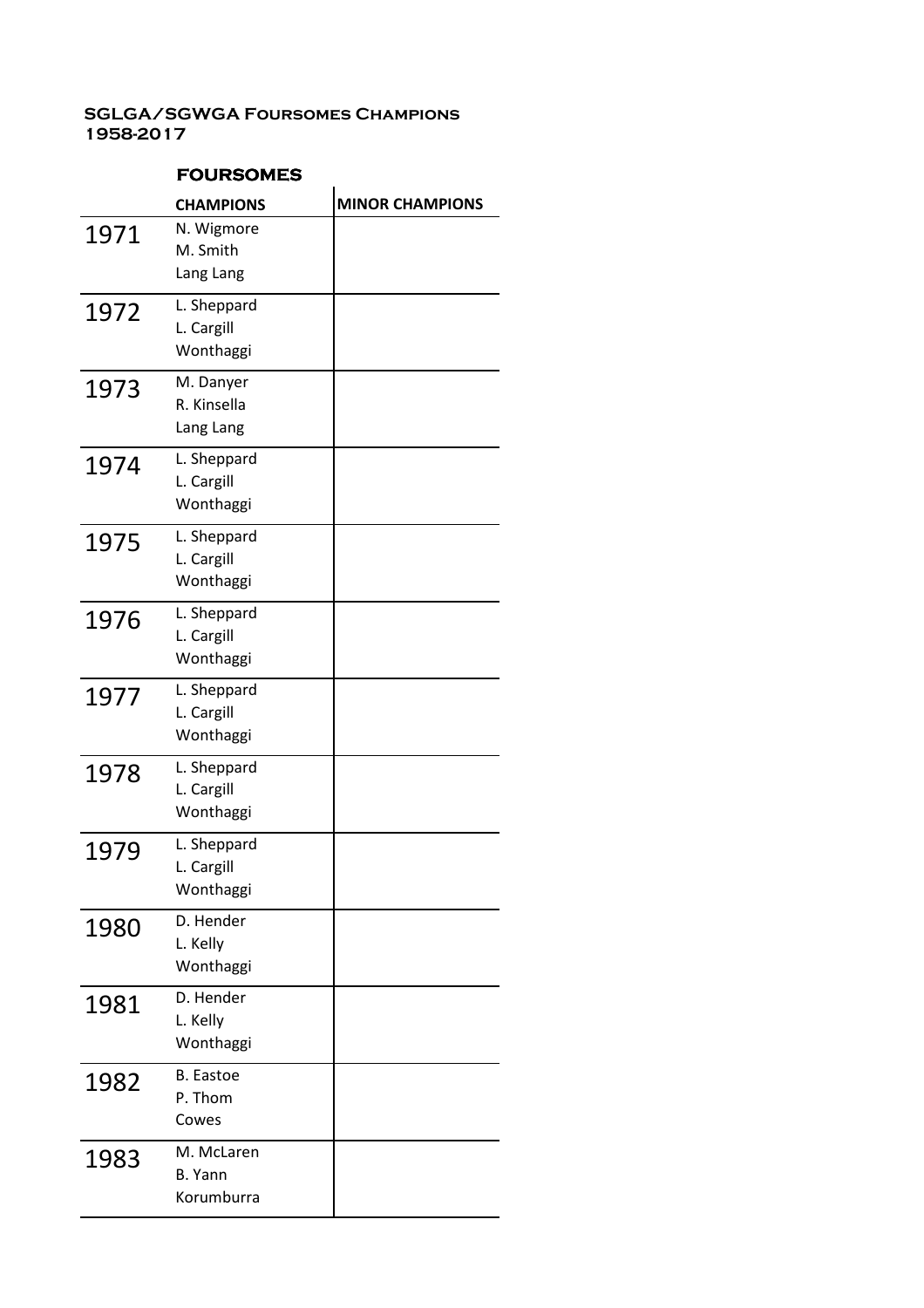|      | <b>CHAMPIONS</b>                      | <b>MINOR CHAMPIONS</b> |
|------|---------------------------------------|------------------------|
| 1984 | M. McLaren<br>B. Yann<br>Korumburra   |                        |
| 1985 | M. Dwyer<br>M. Smith<br>Lang Lang     |                        |
| 1986 | J. Minihan<br>J. Cargill<br>Wonthaggi |                        |
| 1987 | J. Minihan<br>J. Cargill<br>Wonthaggi |                        |
| 1988 | M. Berry<br>R. Stewart<br>Wonthaggi   |                        |
| 1989 | D. Hender<br>L. Sheppard<br>Wonthaggi |                        |
| 1990 | H. Elmore<br>J. Eddy<br>Foster        |                        |
| 1991 | M. Berry<br>R. Stewart<br>Wonthaggi   |                        |
| 1992 | D. Christie<br>H. Elmore<br>Meeniyan  |                        |
| 1993 | D. Christie<br>H. Elmore<br>Meeniyan  |                        |
| 1994 | D. Christie<br>H. Elmore<br>Meeniyan  |                        |
| 1995 | A. Walker<br>A. Williams<br>Wonthaggi |                        |
| 1996 | R. Dennis<br>V. Brydon<br>Leongatha   |                        |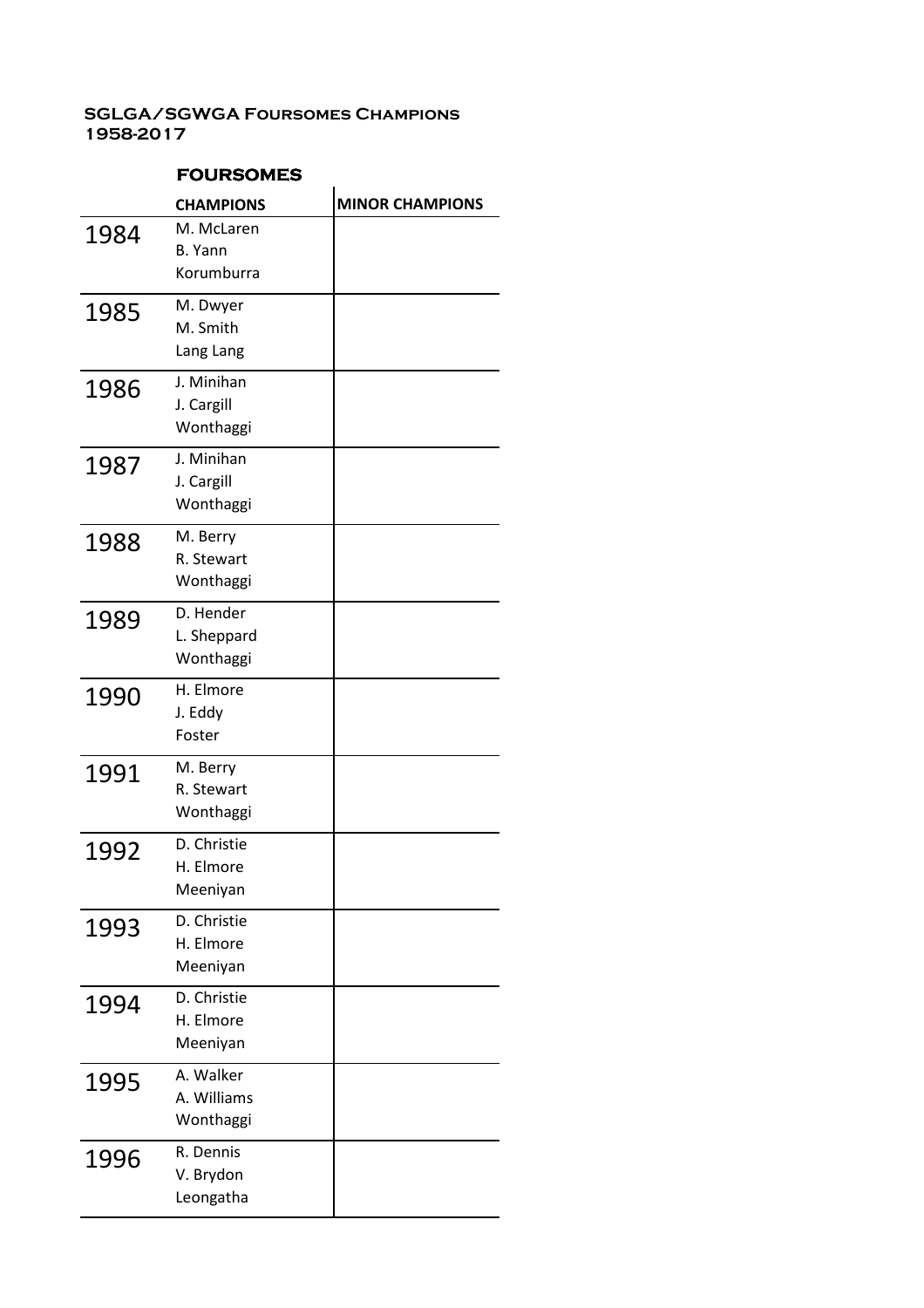|      | <b>CHAMPIONS</b>       | <b>MINOR CHAMPIONS</b> |
|------|------------------------|------------------------|
| 1997 | A. Adams               |                        |
|      | A. Walker              |                        |
|      | Wonthaggi              |                        |
| 1998 | R. McDonald            |                        |
|      | R. Dennis              |                        |
|      | Leongatha              |                        |
| 1999 | M. Berry               |                        |
|      | R. Stewart             |                        |
|      | Wonthaggi              |                        |
| 2000 | R. Dennis              |                        |
|      | V. Brydon              |                        |
|      | Leongatha              |                        |
| 2001 | M. Berry               |                        |
|      | R. Stewart             |                        |
|      | Wonthaggi              |                        |
| 2002 | M. Berry               |                        |
|      | R. Stewart             |                        |
|      | Wonthaggi              |                        |
| 2003 | <b>B.</b> Warren       |                        |
|      | G. Tyers               |                        |
|      | Foster                 |                        |
| 2004 | M. Berry               |                        |
|      | R. Stewart             |                        |
|      | Wonthaggi              |                        |
| 2005 | G. Tyers               |                        |
|      | K. McDonald            |                        |
|      | Foster                 |                        |
| 2006 | R. Dennis              | June Eddy              |
|      | M. Brewis              | Merle Barham,          |
|      | Leongatha              | Foster                 |
| 2007 | Gale Tyers             | Ann Skan,              |
|      | Beth Curram,           | Denise Richardson,     |
|      | Foster                 | Welshpool              |
| 2008 | <b>Reanna Matthews</b> | Faye LePage            |
|      | Rebecca Thomas,        | Sue Hoskin,            |
|      | Leongatha              | Meeniyan               |
| 2009 | <b>Reanna Matthews</b> | Julie Howard           |
|      | Rebecca Thomas,        | Loris Clark,           |
|      | Leongatha              | Leongatha              |